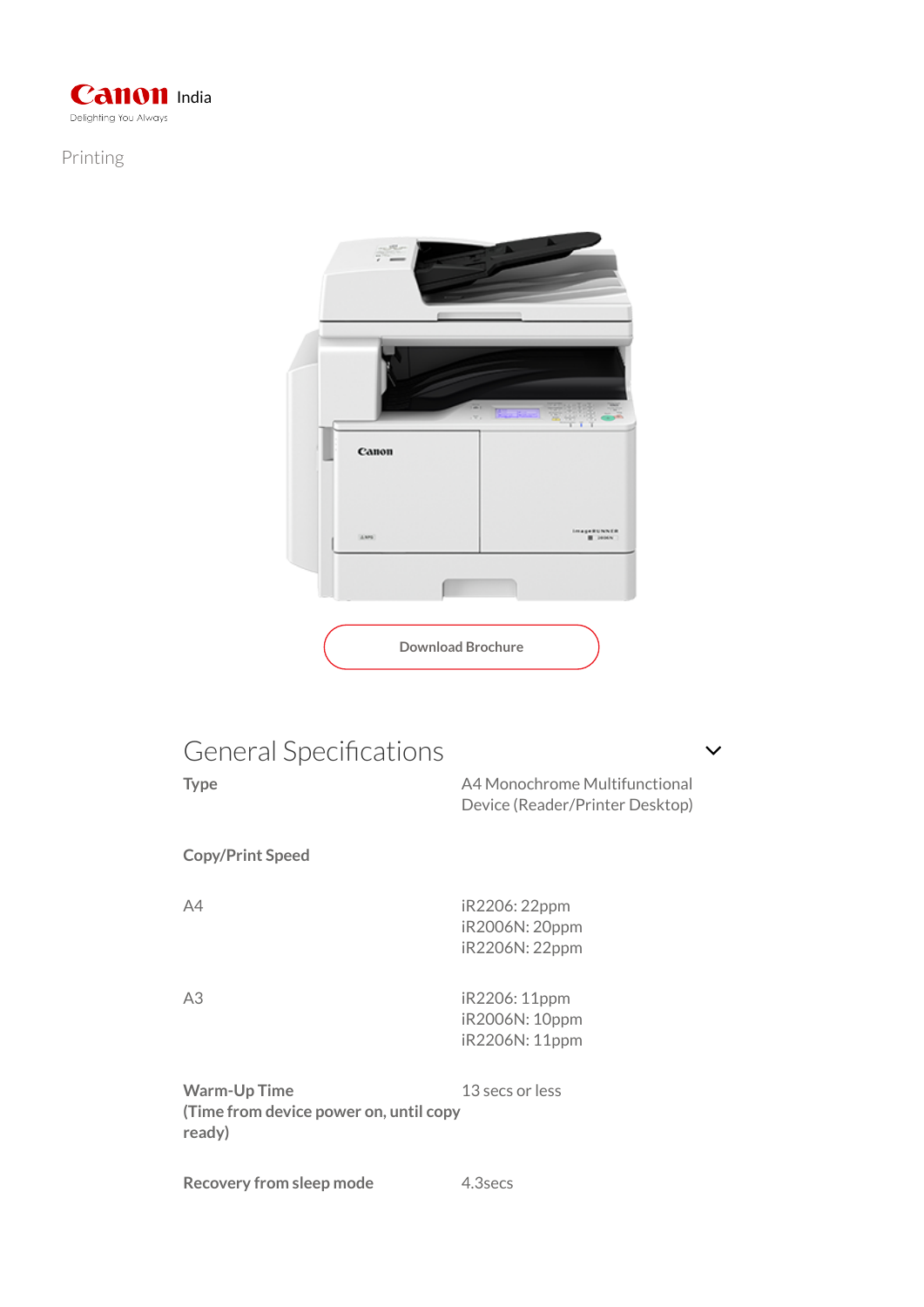| <b>First Copy Time (A4)</b>                | 7.4 secs                                                                                             |  |
|--------------------------------------------|------------------------------------------------------------------------------------------------------|--|
| <b>Memory</b>                              | iR2206: 256 MB<br>iR2006N & iR2206N: 512 MB                                                          |  |
| Dimensions ( $W \times D \times H$ )       | iR2206: 622 x 589 x 502<br>iR2006N & iR2206N: 622 x 589 x<br>607mm (with ADF)                        |  |
| Weight                                     | iR2206: Approximately 28.7 kg<br>iR2006N & iR2206N: Approximately<br>35.5 kg (with ADF)              |  |
| Installation Space ( $W \times D$ )        | 920 x 589 mm (when multi purpose<br>tray is extended)                                                |  |
| <b>Power Supply</b>                        | iR2206: 220 to 240 V AC, 50/60 Hz, 2.4                                                               |  |
|                                            | A<br>iR2006N & iR2206N: 220 to 240 V AC,<br>50/60 Hz, 2.7 A                                          |  |
| <b>Max Power Consumption</b>               |                                                                                                      |  |
| Maximum Power Consumption:                 | $1.5$ kWh                                                                                            |  |
| When the machine is in the Sleep mode: 2 W |                                                                                                      |  |
| Toner Yield (A4, 6% coverage)              | Approx 10,200 sheets (A4, 6%<br>coverage)                                                            |  |
| <b>Drum Yield</b>                          | iR2206: Approx 66,000 sheets<br>iR2006N: Approx 63,700 sheets<br>iR2206N: Approx 66,000 sheets       |  |
| <b>Print Specifications</b>                |                                                                                                      |  |
| <b>Print Resolution</b>                    | 600 x 600 dpi                                                                                        |  |
| <b>Page Description Language(s)</b>        | iR2206: UFRII LT (Standard)<br><b>IR2006N &amp; IR2206N: UFRII LT</b><br>(Standard), PCL6 (Optional) |  |
| <b>Print OS Compatibility</b>              | Windows 10/8.1/7, Windows Server<br>2008/2008 R2/2012/2012 R2/2016,<br>Mac OS X 10.9.5 or later      |  |

Interface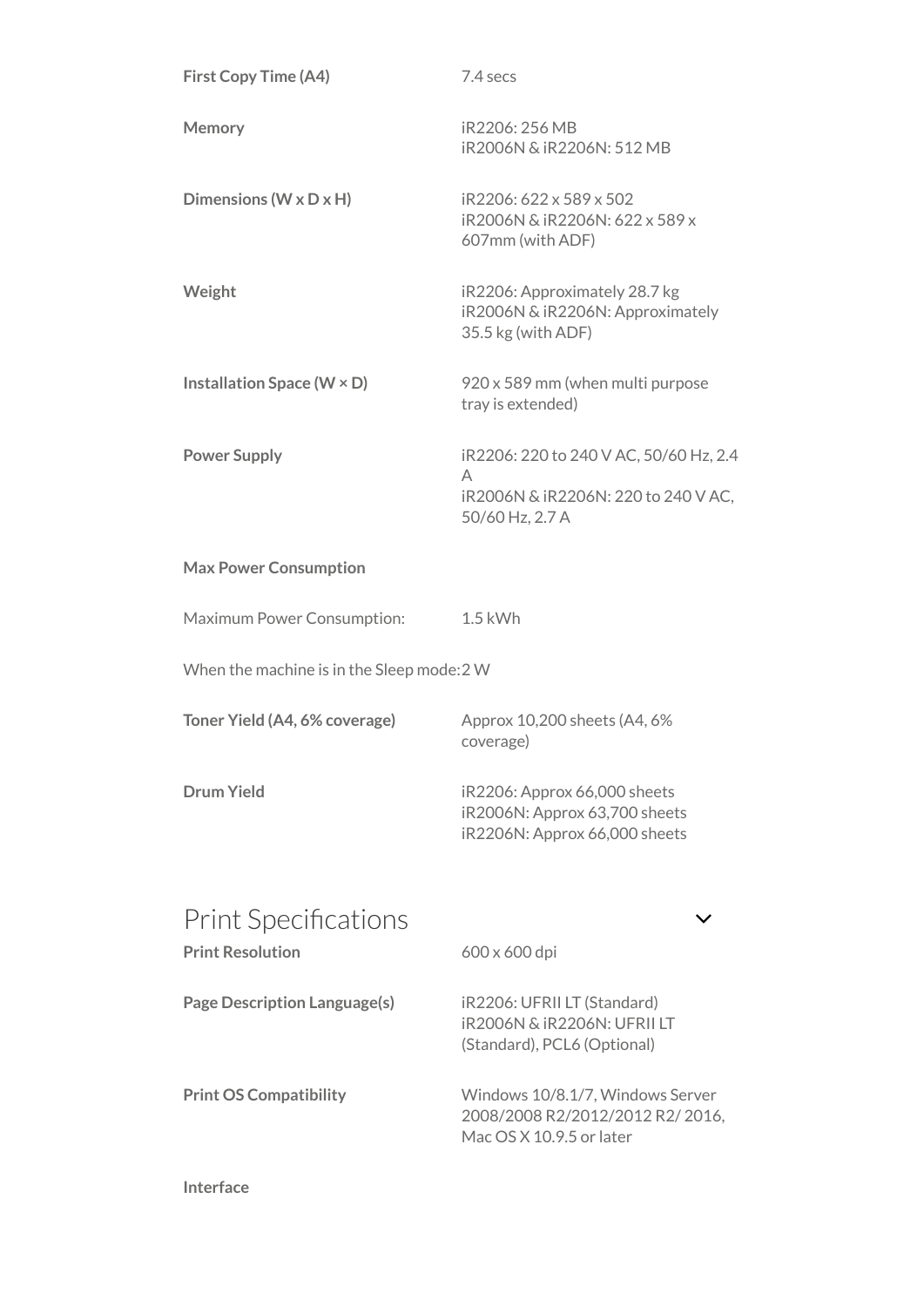Network iR2206: N/A

iR2006N & iR2206N: Ethernet 100Base-Tx/10Base-T (IEEE 802.3 compliant), WLAN IEEE 802.11b/g/n

Others (Local Print/Scan) USB2.0 x 1

Network Protocol iR2206: N/A

iR2006N & iR2206N: TCP/IP (IPv4/IPv6), USB Frame type: Ethernet II Print applications: LPD/Raw/IPP/IPPS/WSD/Mopria /Google Cloud Print/AirPrint/Windows10 Mobile Print

| Copy Specifications    |                      |  |
|------------------------|----------------------|--|
| <b>Copy Resolution</b> | $600 \times 600$ dpi |  |
|                        |                      |  |

Multiple Copies/Prints Up to 999 copies

Magnification 25% -400% (1% increment)

## Send Specifications  $\sim$

Destination iR2206: N/A iR2006N & iR2206N: Scan to Email (SMTP), network folders (SMB) Scan Speed (Simplex, A4, 200dpi) iR2206: N/A

iR2006N & iR2206N: BW: 13 sheets/minute CL: 6 sheets/minute

iR2006N & iR2206N: LDAP (5)/Local(104) /One-touch(4)

iR2006N & iR2206N: BW/CL 300 x 300 dpi

iR2006N & iR2206N: PDF/Compact PDF/JPEG/ TIFF

Address Book iR2206: N/A

SEND Resolution iR2206: N/A

SEND File Format iR2206: N/A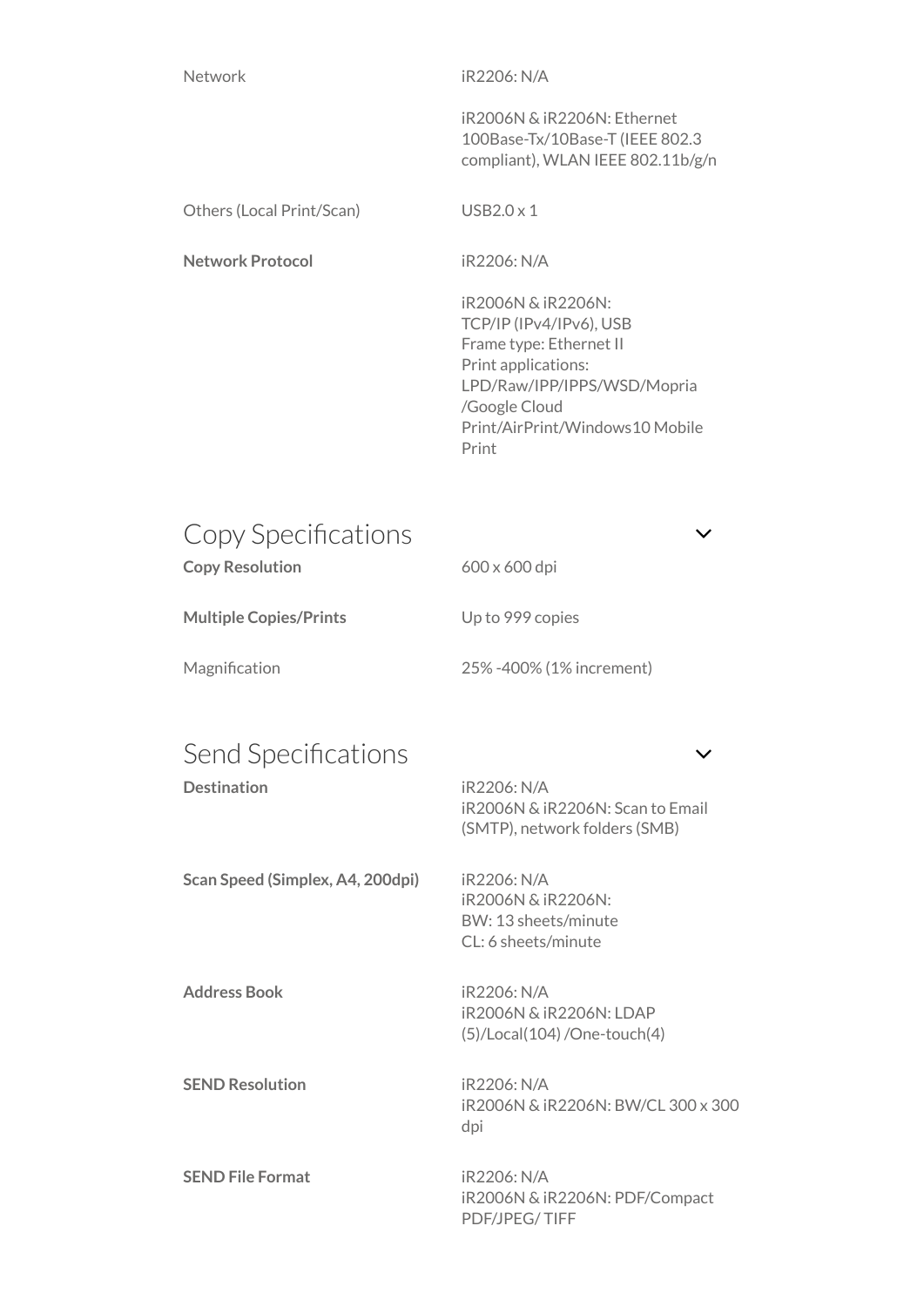| Scan Specifications<br><b>Destination</b> | MF Scan Utility, application compatible                                                                                                                                           |
|-------------------------------------------|-----------------------------------------------------------------------------------------------------------------------------------------------------------------------------------|
|                                           | with TWAIN/WIA                                                                                                                                                                    |
| <b>Supported Protocol</b>                 | TCP/IP, USB                                                                                                                                                                       |
| Scan Speed (Simplex, A4, 300 dpi)         | BW: 23 sheets/minute<br>CL: 12 sheets/minute                                                                                                                                      |
| <b>Scan Resolution</b>                    | BW: 600 x 600 dpi<br>CL: 300 x 600 dpi                                                                                                                                            |
| <b>Scan File Format</b>                   | TIFF/JPEG/PNG/PDF(Compact,<br>Searchable)/PDF(Divided into Single-<br>Page Files)                                                                                                 |
| <b>Scan OS Compatibility</b>              | Windows 10/8.1/7, Windows<br>Server2008/2008 R2/2012/2012<br>R2/2016,<br>Mac OS X 10.9.5 or later                                                                                 |
| Security                                  |                                                                                                                                                                                   |
| Authentication                            | iR2206: N/A<br>iR2006N & iR2206N: Department ID<br>management (Max: 100 IDs)                                                                                                      |
| Network                                   | iR2206: N/A                                                                                                                                                                       |
|                                           | iR2006N & iR2206N: Standard: IP/Mac<br>Address Filtering, TLS Encrypted<br>Communication, SNMP V3.0, IEEE<br>802.1X, IPv6, SMTP Authentication,<br>POP Authentication before SMTP |

Document iR2206: N/A iR2006N & iR2206N: Secure Print (Max: 100 IDs)

## Paper Sizes Paper Handling values are a valued by  $\sim$

Cassette 1 A3,B4,A4R,A4,B5,B5R,A5R,India-LGL, FOOLSCAP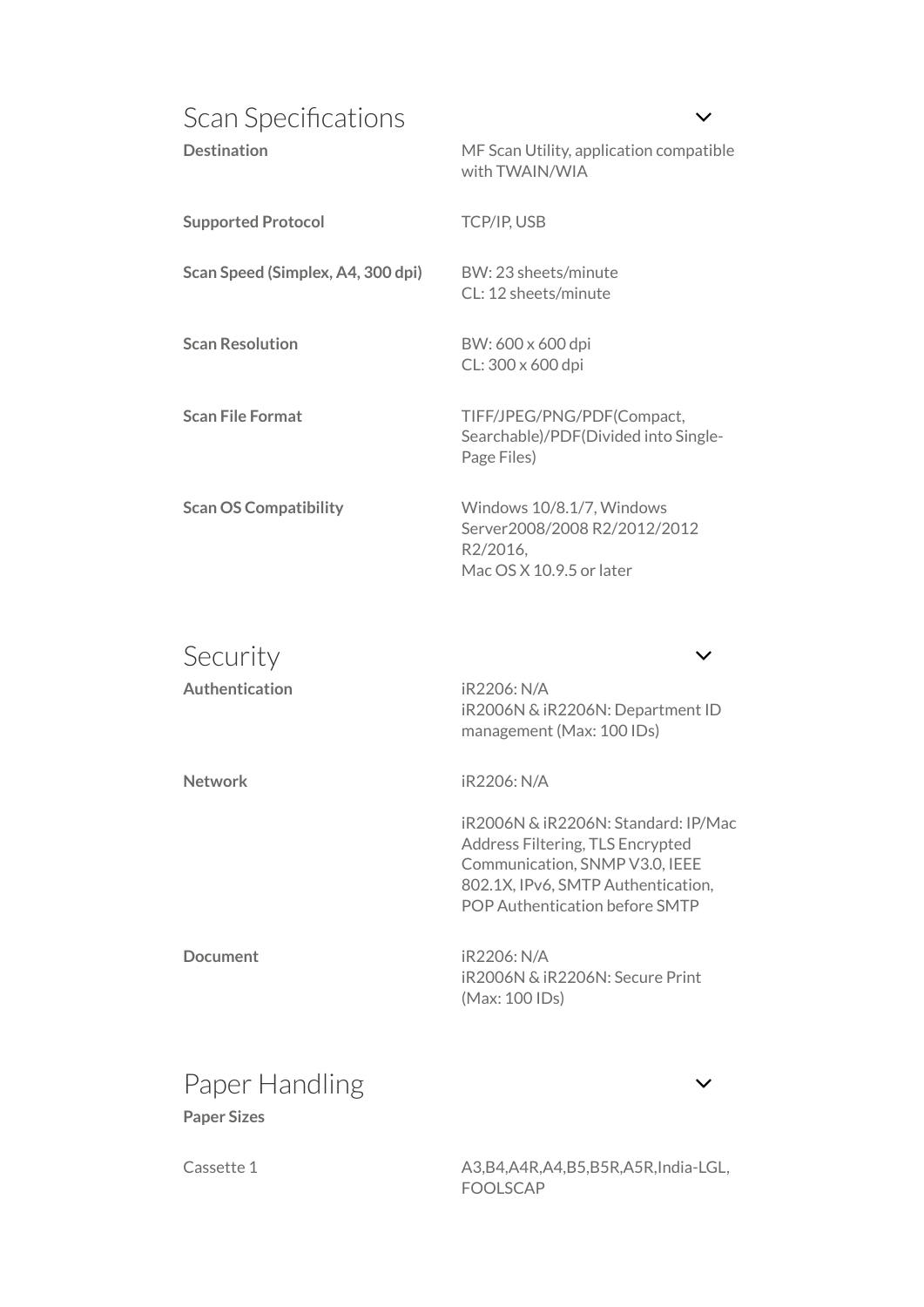| Cassette 2                                                                          | iR2206: N/A<br>iR2006N & iR2206N:<br>A3, B4, A4R, A4, A5, B5, B5R                                                                                                                                                                              |
|-------------------------------------------------------------------------------------|------------------------------------------------------------------------------------------------------------------------------------------------------------------------------------------------------------------------------------------------|
| Multi Purpose Tray                                                                  | A3, B4, A4R, A4, B5, B5R, A5, A5R, India-<br>LGL,<br>FOOLSCAP, Envelope (COM 10,<br>Monarch, ISO-C5, DL)                                                                                                                                       |
| <b>Paper Input Capacity (Standard)</b>                                              |                                                                                                                                                                                                                                                |
| Cassette 1                                                                          | 250 sheets (80 gsm)                                                                                                                                                                                                                            |
| Multi Purpose Tray                                                                  | 80 sheets (80 gsm)                                                                                                                                                                                                                             |
| <b>Paper Input Capacity (Optional)</b>                                              |                                                                                                                                                                                                                                                |
| Cassette 2 <sup>*</sup>                                                             | iR2206: N/A<br>iR2006N & iR2206N: 250 sheets (80<br>gsm)                                                                                                                                                                                       |
| <b>Paper Specification</b>                                                          |                                                                                                                                                                                                                                                |
| Cassette                                                                            | Weight: 64 - 90 gsm<br>Type: Plain (64 to 90gsm), Recycled (65<br>to 80gsm), Colour (64 to 80gsm), Pre-<br>punched (75 to 80 gsm)                                                                                                              |
| Multi Purpose Tray                                                                  | Weight:60-128 gsm<br>Type: Plain (64 to 90gsm), Heavy 1 (91<br>to 105 gsm), Heavy 2 (106 to 128gsm),<br>Recycled (65 to 80gsm), Colour (64 to<br>80gsm), Pre-punched (75 to 80 gsm),<br>Bond (75 to 90 gsm), Transparency,<br>Label, Envelope) |
| <b>Optional Accessories</b><br><b>Duplex Automatic Document Feeder -</b><br>$AY1^*$ |                                                                                                                                                                                                                                                |

Type iR2206: N/A iR2006N & iR2206N: Automatic Document Feeder

> iR2006N & iR2206N: A3, B4, A4, A4R, B5, B5R, A5, A5R, FOOLSCAP, India LGL

Size of Originals iR2206: N/A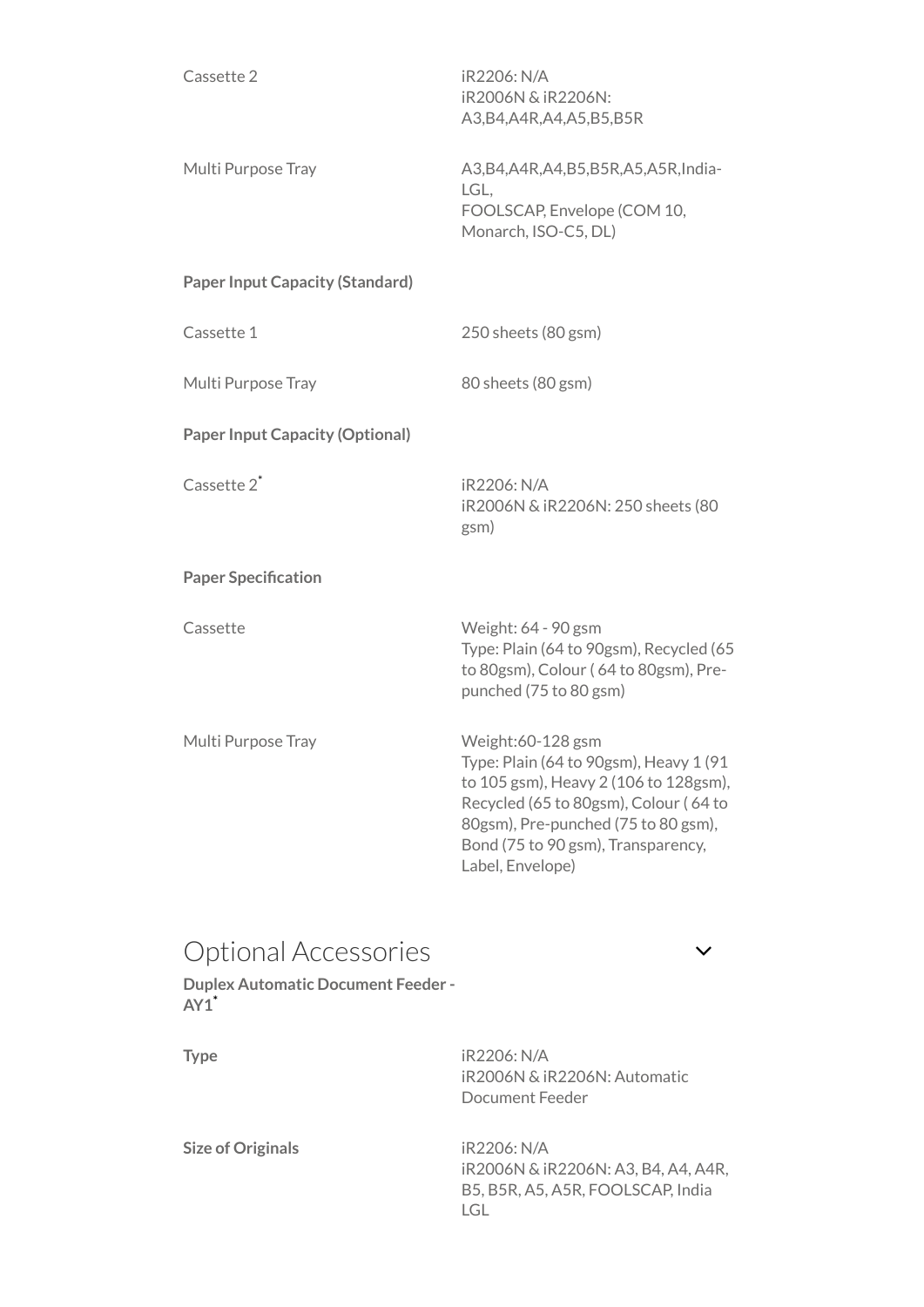| <b>Paper Weight</b>                                      | iR2206: N/A<br>iR2006N & iR2206N:<br>When scanning continuously:<br>52 to 105g/m <sup>2</sup><br>When scanning a single original:<br>37 to $128 g/m2$ |
|----------------------------------------------------------|-------------------------------------------------------------------------------------------------------------------------------------------------------|
| <b>Max. Number of Originals</b>                          | iR2206: N/A<br>iR2006N & iR2206N: 50 sheets (A4, 80<br>gsm)                                                                                           |
| <b>Scanning Speed (Simplex)</b>                          |                                                                                                                                                       |
| Copying (A4 in BW at 600 dpi)                            | <b>iR2206: N/A</b><br>iR2006N: 20ipm<br>iR2206N: 22ipm                                                                                                |
| Scanning (A4 in BW 300 dpi)                              | iR2206: N/A<br>iR2006N & iR2206N: 23 ipm                                                                                                              |
| Dimensions (W x D x H)                                   | <b>iR2206: N/A</b><br>iR2006N & iR2206N: 565 x 520.5 x<br>126 mm                                                                                      |
| Weight                                                   | iR2206: N/A<br>iR2006N & iR2206N: Approximately<br>7.0 kg                                                                                             |
| <b>Cassette Feeding Module-AD1</b>                       |                                                                                                                                                       |
| <b>Paper Sizes</b>                                       | iR2206: N/A<br>iR2006N & iR2206N:<br>A3, B4, A4R, A4, A5, B5, B5R                                                                                     |
| <b>Paper Capacity</b>                                    | iR2206: N/A<br>iR2006N & iR2206N: 250 sheets (80<br>gsm)                                                                                              |
| <b>Power Source</b>                                      | iR2206: N/A<br>iR2006N & iR2206N: From main unit                                                                                                      |
| Dimensions ( $W \times D \times H$ )                     | iR2206: N/A<br>iR2006N & iR2206N: 579 x 575 x 116<br>mm                                                                                               |
| Weight                                                   | iR2206: N/A<br>iR2006N & iR2206N: Approx. 5.75 kg                                                                                                     |
| <b>Other Optional Accessories and</b><br><b>Supplies</b> |                                                                                                                                                       |